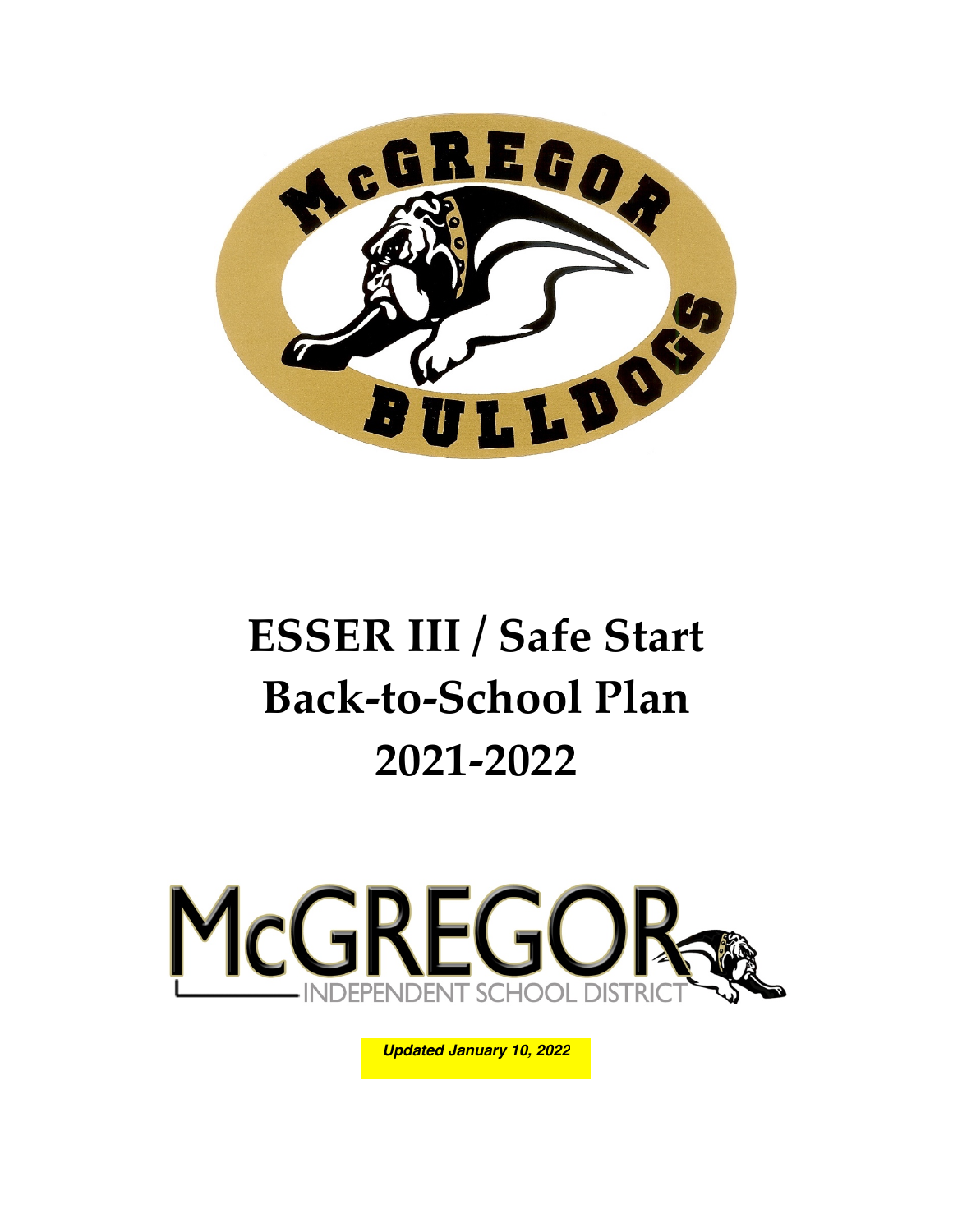# **Table of Contents**

| <b>Phone Directory</b>                       | Page 2 |  |  |  |
|----------------------------------------------|--------|--|--|--|
| Continuity of Services Commitment            |        |  |  |  |
| District Plan for Masking and School Closure | Page 4 |  |  |  |
| 2020-2021 Academic Calendar                  | Page 5 |  |  |  |
| On-Campus Instruction Plan                   | Page 6 |  |  |  |
| Overview                                     |        |  |  |  |
| First Day of Instruction                     |        |  |  |  |
| Campus Schedules / Hours                     |        |  |  |  |
| Parent / Guardian Role                       |        |  |  |  |
| Campus Visitors / Closed Facilities          |        |  |  |  |
| After Hours Indoor Events                    |        |  |  |  |
| <b>Athletic Events</b>                       |        |  |  |  |
| Health and Hygiene                           |        |  |  |  |
| <b>Cleaning and Disinfecting</b>             |        |  |  |  |
| <b>COVID-Specific Protocols</b>              |        |  |  |  |
| Parent Conferences / Virtual Meetings        |        |  |  |  |
| <b>Students with Disabilities</b>            |        |  |  |  |
| Document History                             | Page 9 |  |  |  |
|                                              |        |  |  |  |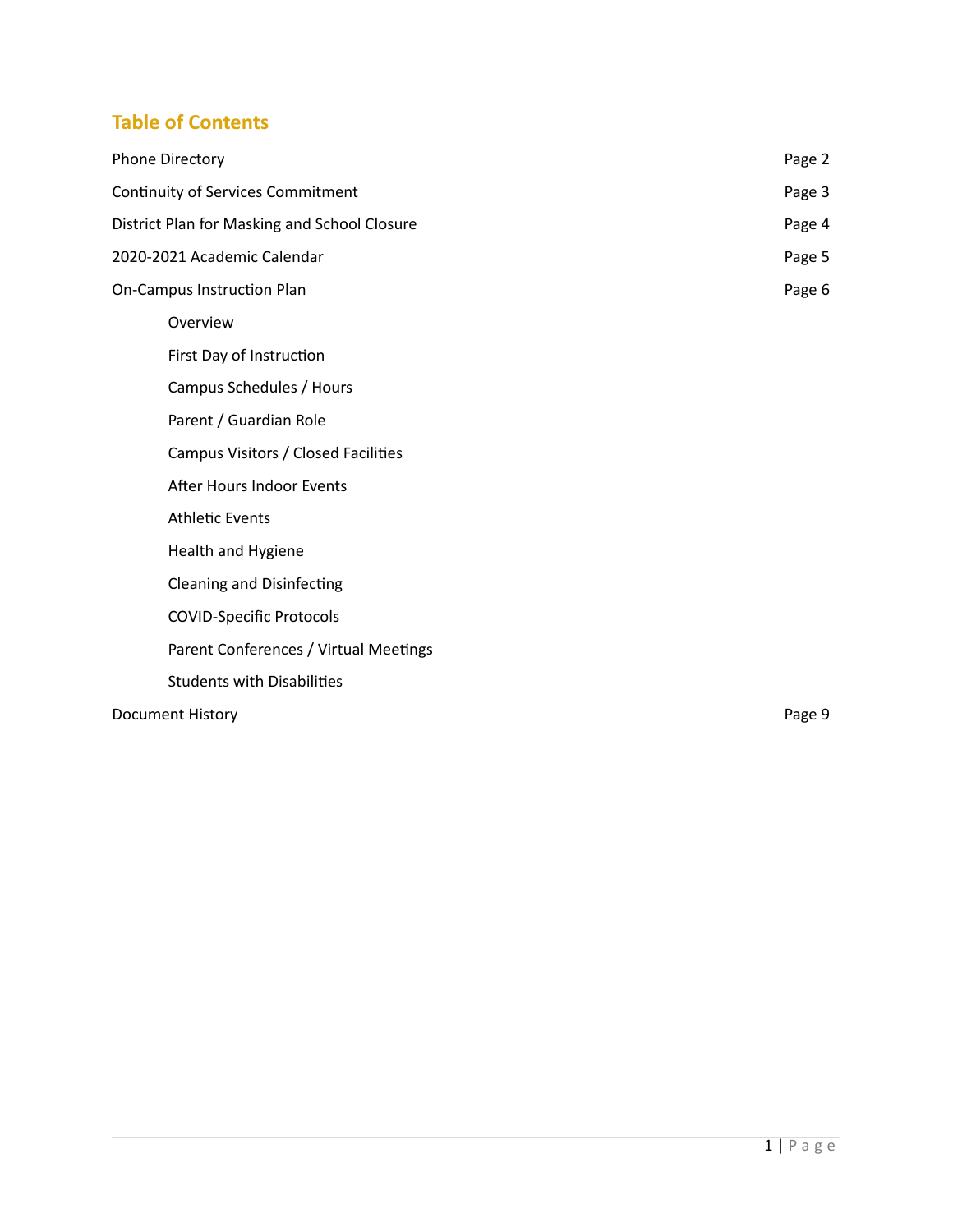# **Phone Directory**

| <b>Administration Building</b>                            | (254) 840-2828 |
|-----------------------------------------------------------|----------------|
| Superintendent - James Lenamon                            |                |
| Curriculum and Instruction - David Everett                |                |
| Maintenance, Operations, and Transportation - Paul Miller |                |
| Technology - Melissa Seward                               |                |
| <b>McGregor Primary School</b>                            | (254) 840-2973 |
| Principal - Cheri Zacharias                               |                |
| McGregor Elementary School                                | (254) 981-3204 |
| Principal - Tonya Burgess                                 |                |
| Assistant Principal - Janis Royal                         |                |
| H.G. Isbill Junior High                                   | (254) 840-3251 |
| Principal - Kelly Tharpe                                  |                |
| Assistant Principal - Tim Seward                          |                |
| McGregor High School                                      | (254) 840-2853 |
| Principal - Seth Fortenberry                              |                |
| Assistant Principals - Jason Taylor, Stephanie Zamora     |                |
| <b>Food Service</b>                                       | (254) 840-2665 |
| Food Service Director - Lisa Mays                         |                |
| <b>Special Education</b>                                  | (254) 840-2888 |
| Director - Kevin Harrington                               |                |
| Athletics                                                 | (254) 840-3727 |
| Athletic Director - Mike Shields                          |                |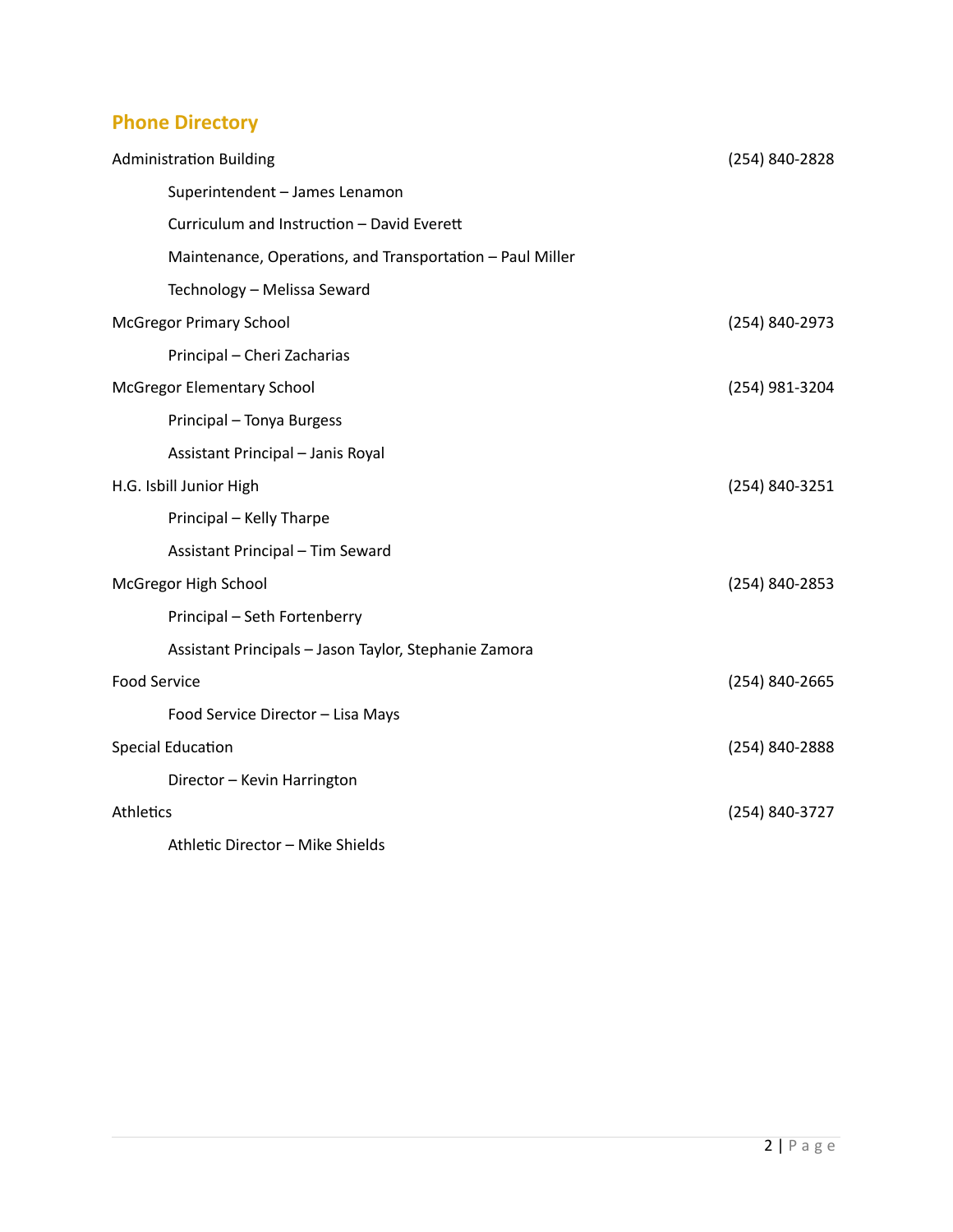# **Continuity of Services Commitment**

McGregor ISD ensures that the interventions to be implemented will respond to the academic, social, emotional, and mental health needs of all students, and particularly those students disproportionately impacted by the COVID-19 pandemic, including students from low-income families, students of color, English language learners, children with disabilities, students experiencing homelessness, children in foster care, and migratory students. MISD will:

- 1. Follow the Center for Disease and Control and the Texas Education Agency guidelines to keep our students and staff safe.
- 2. Assess academic gaps and provide accelerated closing-the-gap growth opportunities.
- 3. Evaluate the social and emotional needs of our students and staff.
- 4. Make every attempt to keep schools open all year without experiencing school closure.

All plans are subject to change based on regulations by the Texas Education Agency and the Office of the Governor of Texas. Parents will be notified if changes are necessary.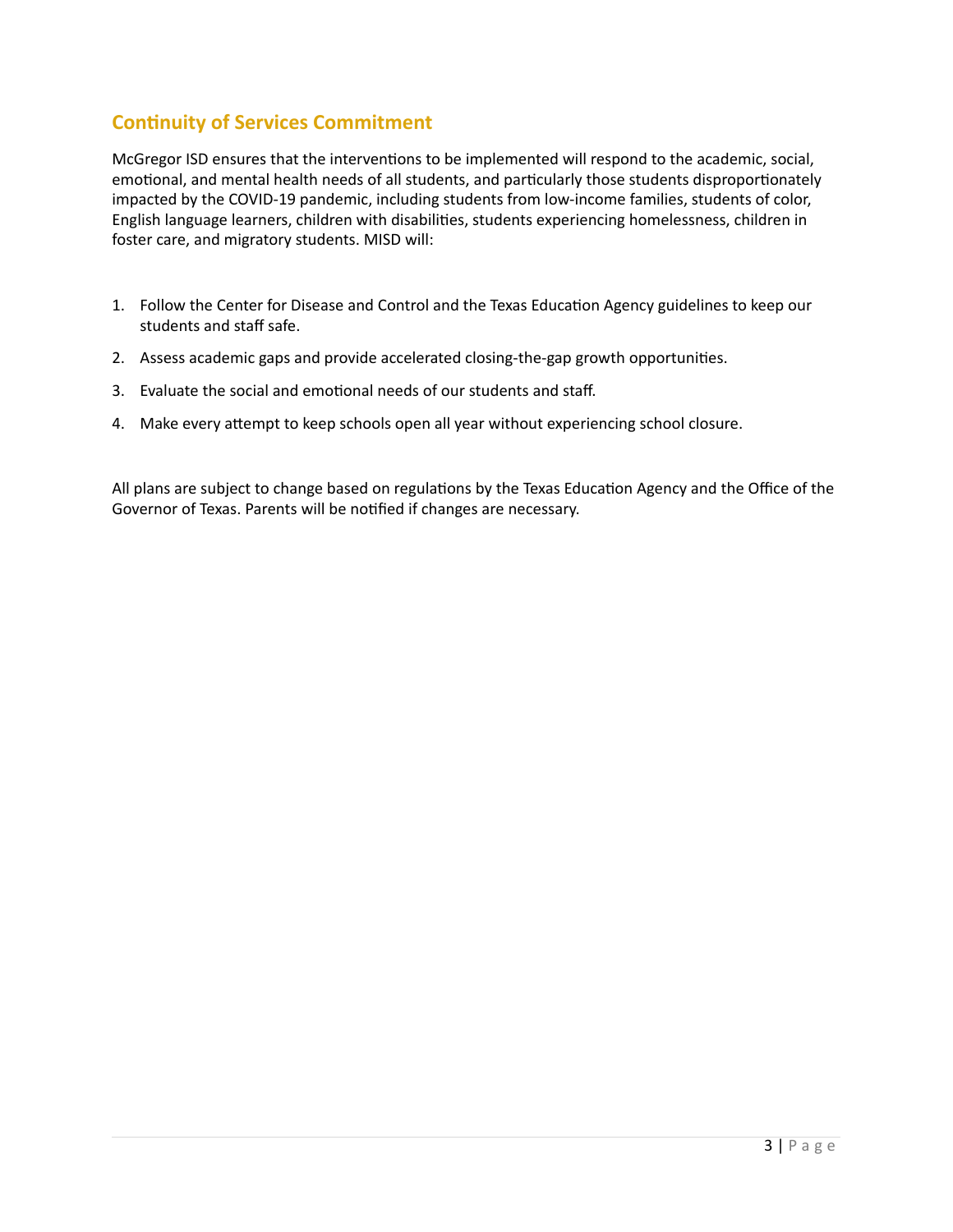# **District Plan for Masking and School Closure**

**STAGE 1:** 

**PREVENTION & MITIGATION** 

| STAGE 2:                   |
|----------------------------|
| <b>MODIFIED OPERATIONS</b> |

**STAGE 3: CAMPUS CLOSURE** 

As long as the COVID positivity rate on a campus remains below 2% during a period of seven calendar days, masks will remain optional for all employees, students, and campus visitors.

If the COVID positivity rate on a campus reaches or exceeds 2% within a seven calendar day period, all employees, students, and campus visitors will be required to wear a face covering for seven calendar days or until the positivity rate drops below 2%, whichever is longer.

If the COVID positivity rate on a campus reaches or exceeds 5% within a seven calendar day period, the campus will be closed for a period of seven calendar days.

| <b>Campus COVID Rate &lt; 2%</b>                                                | $2\% \leq$ Campus COVID Rate $\leq 5\%$                                         | Campus COVID Rate $\geq 5\%$                            |
|---------------------------------------------------------------------------------|---------------------------------------------------------------------------------|---------------------------------------------------------|
| <b>FACE COVERINGS</b><br><b>ENCOURAGED BUT NOT</b><br><b>REQUIRED</b>           | <b>FACE COVERINGS REQUIRED</b>                                                  | <b>CAMPUS CLOSED FOR</b><br><b>SEVEN CALENDAR DAYS</b>  |
| <b>QUARANTINING OF CLOSE</b><br><b>CONTACTS IN THE SAME</b><br><b>HOUSEHOLD</b> | <b>QUARANTINING OF CLOSE</b><br><b>CONTACTS IN THE SAME</b><br><b>HOUSEHOLD</b> | Disinfection of campus including<br>buildings and buses |
| Standard schedule for all<br>students                                           | Standard schedule for all<br>students                                           | All campus auxiliary areas are<br>closed                |
| Monitoring COVID trends                                                         | Monitoring COVID trends                                                         | Extracurricular activities on hold<br>or canceled       |
| Limited visitor access                                                          | Limited visitor access                                                          |                                                         |
| Daily intensive cleaning<br>practices                                           | Daily intensive cleaning<br>practices                                           |                                                         |
| Frequent cleaning of common<br>areas                                            | Frequent cleaning of common<br>areas                                            |                                                         |
| Deep cleaning in classrooms<br>with identified cases                            | Deep cleaning in classrooms<br>with identified cases                            |                                                         |
| Short-term campus closure if<br>necessary                                       | Short-term campus closure if<br>necessary                                       |                                                         |

#### Per CDC guidance issued on 1/29/21 and updated on 6/10/21 and 8/27/21, face coverings are required on school buses. All passengers two years of age & older are required to wear face masks on MISD buses.

Methodology:

• The school's population is the combined number of students and employees on that campus.

- The positivity rate is determined by the number of students and employees that test positive for COVID within the last week divided by the school's population.
- · Seven calendar days is based on a rolling seven calendar day average from each day.
- Monitoring and staging decisions are made on a campus-by-campus basis.

Notes:

- · Decisions are made with the best information available at the time and are subject to change with limited notice.
- Per TEA guidance, individuals who are vaccinated or have tested positive for COVID in the past 90 days are NOT considered close contacts. Proof of vaccination or a positive test may be submitted to be considered for exemption from the quarantining requirement.
- While McGregor ISD will encourage compliance, students and staff members will not be forced to comply with masking recommendations.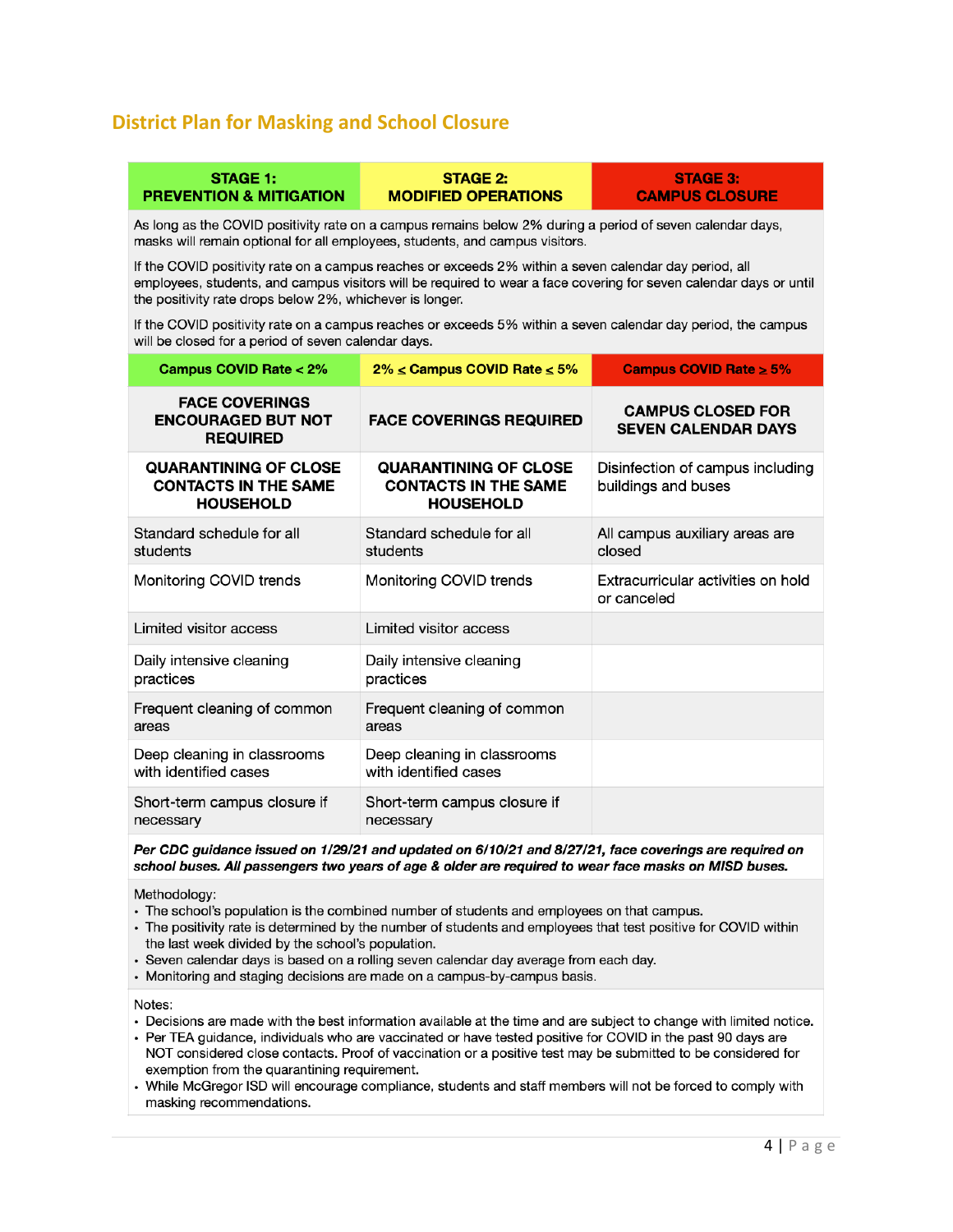# **2021-2022 MISD Academic Calendar**

adopted: 02/25/2021

#### **McGregor Independent School District 2021-2022 DISTRICT CALENDAR**

#### 1st Semester - 82 Days 2nd Semester - 93 Days

|  |                         |                |                |                |                           | zna Semester - 93 Days            |                    |                 |              |                  |                 |                                |
|--|-------------------------|----------------|----------------|----------------|---------------------------|-----------------------------------|--------------------|-----------------|--------------|------------------|-----------------|--------------------------------|
|  | August 2021             |                |                |                |                           |                                   |                    | February 2022   |              |                  |                 |                                |
|  | M                       | TU             | W              | TН             | F                         |                                   |                    | М               | TU           | W                | TН              | F                              |
|  | $\overline{2}$          | 3              | 4              | 5              | $\overline{6}$            | <b>REPORTING PERIODS</b>          | DAYS               |                 | 1            | 2                | $\overline{3}$  | $\overline{4}$                 |
|  | $\boldsymbol{9}$        | 10             | $11\,$         | 12             | 13                        |                                   |                    | 7               | 8            | 9                | 10              | 11                             |
|  |                         |                |                |                |                           |                                   |                    |                 |              |                  |                 |                                |
|  | 16                      | 17             | [18            | 19             | 20                        | 1st Six Weeks                     | 27                 | 14              | 15           | 16               | 17              | 18]                            |
|  | $\overline{23}$         | 24             | 25             | 26             | 27                        | 2nd Six Weeks                     | 25                 | $\overline{21}$ | [22          | 23               | 24              | 25                             |
|  | 30                      | 31             |                |                |                           | 3rd Six Weeks                     | 30                 | 28              |              |                  |                 |                                |
|  |                         |                |                |                |                           | 4th Six Weeks                     | 33                 |                 |              |                  |                 |                                |
|  |                         |                |                |                |                           | 5th Six Weeks                     | 33                 |                 |              |                  |                 |                                |
|  |                         |                | September 2021 |                |                           | 6th Six Weeks                     | 27                 |                 |              | March 2022       |                 |                                |
|  | М                       | TU             | W              | TН             | F                         | <b>Total School Days</b>          | 175                | М               | TU           | W                | TН              | F                              |
|  |                         |                | $\mathbf{1}$   | 2              | $\overline{\overline{3}}$ | Preparation/Inservice/Comp        | 10                 |                 | $\mathbf{1}$ | 2                | 3               | $\overline{4}$                 |
|  | $\circ$                 | $\overline{7}$ | 8              | 9              | 10                        | <b>Total Days</b>                 | 185                | $\mathcal{F}$   | $\circledS$  | $\circledcirc$   | $\overline{10}$ | $\textcircled{\scriptsize{1}}$ |
|  | 13                      | 14             | 15             | 16             | 17                        |                                   |                    | 14              | 15           | 16               | 17              | 18                             |
|  |                         |                |                |                |                           |                                   |                    | 21              | 22           |                  |                 | 25                             |
|  | 20                      | 21             | 22             | 23             | 24]                       |                                   |                    |                 |              | 23               | 24              |                                |
|  | $[27]$                  | 28             | 29             | 30             |                           | <b>STUDENT HOLIDAYS</b>           | <b>DAYS</b>        | 28              | 29           | 30               | 31              |                                |
|  |                         |                |                |                |                           |                                   |                    |                 |              |                  |                 |                                |
|  |                         |                | October 2021   |                |                           | Labor Day                         | Sep 6              |                 |              | April 2022       |                 |                                |
|  |                         |                |                |                |                           | Thanksgiving                      | Nov 22-26          |                 |              |                  |                 |                                |
|  | м                       | TU             | W              | TH             | F                         | Winter Break                      | Dec 20-31          | М               | TU           | W                | TН              | F                              |
|  |                         |                |                |                | $\mathbf{1}$              | Martin Luther King, Jr.           | Jan 17             |                 |              |                  |                 | $\mathbf{1}$                   |
|  | 4                       | 5              | 6              | 7              | 8                         | Spring Break                      | Mar 7-11           | 4               | 5            | 6                | 7               | 8                              |
|  | 11                      | 12             | 13             | 14             | 15                        | Good Friday/Easter                | Apr 15, 18         | 11              | 12           | 13               | $14$ ]          | $\overline{15}$                |
|  | 18                      | 19             | 20             | 21             | 22                        | <b>Inservice Days</b>             | Aug 6, 9-17, Jan 3 | $\overline{18}$ | [19]         | 20               | 21              | 22                             |
|  |                         |                |                |                |                           |                                   | May 26, 27         |                 |              |                  |                 |                                |
|  | 25                      | 26             | 27             | 28             | 29]                       |                                   |                    | 25              | 26           | 27               | 28              | 29                             |
|  |                         |                |                |                |                           | Early Release Days Dec 17, May 25 |                    |                 |              |                  |                 |                                |
|  |                         |                |                |                |                           |                                   |                    |                 |              |                  |                 |                                |
|  |                         |                | November 2021  |                |                           | Bad Weather Days                  | May 26, 27         |                 |              | May 2022         |                 |                                |
|  | м                       | TU             | W              | TН             | F                         | <b>MHS Graduation</b>             | May 27             | М               | TU           | W                | TН              | F                              |
|  | [1                      | 2              | 3              | $\overline{4}$ | 5                         | Last Day of School                | May 25             | $\overline{2}$  | 3            | 4                | 5               | 6                              |
|  | 8                       | 9              | 10             | 11             | 12                        |                                   |                    | 9               | 10           | 11               | 12              | 13                             |
|  | 15                      | 16             | 17             | 18             | 19                        |                                   |                    | 16              | 17           | 18               | 19              | 20                             |
|  | $\overline{22}$         |                | (24)           | (25)           | (26)                      |                                   |                    | 23              | 24           | $*251$           | 26w             | 27w                            |
|  |                         | (23)           |                |                |                           |                                   |                    |                 |              |                  |                 |                                |
|  | 29                      | 30             |                |                |                           | CODES                             |                    | 30              | 31           |                  |                 |                                |
|  |                         |                |                |                |                           | New Staff Inservice               |                    |                 |              |                  |                 |                                |
|  | December 2021           |                |                |                |                           |                                   |                    | June 2022       |              |                  |                 |                                |
|  | М                       | TU             | W              | TН             | F                         | School Holiday (                  |                    | М               | TU           | W                | TH              | F                              |
|  |                         |                | $\mathbf{1}$   | $\overline{2}$ | 3                         |                                   |                    |                 |              | $\mathbf{1}$     | $\overline{2}$  | 3                              |
|  | 6                       | 7              | 8              | 9              | $10\,$                    | Reporting Period Begins - [       |                    | 6               | 7            | 8                | 9               | 10                             |
|  | 13                      | 14             | 15             | 16             | $*17]$                    | Reporting Period Ends - ]         |                    | 13              | 14           | 15               | 16              | 17                             |
|  |                         |                | 22             |                |                           |                                   |                    | 20              | 21           | 22               | 23              | 24                             |
|  |                         | 21             |                | 23             | 24                        | <b>Bad Weather Days</b><br>(w)    |                    |                 |              |                  |                 |                                |
|  |                         |                | 29             |                | $\overline{31}$           |                                   |                    | 27              | 28           | 29               | 30              |                                |
|  |                         |                |                |                |                           | <b>Preparation Day/Inservice</b>  |                    |                 |              |                  |                 |                                |
|  |                         |                | January 2022   |                |                           |                                   |                    |                 |              | <b>July 2022</b> |                 |                                |
|  |                         |                |                |                |                           | High School Graduation            |                    |                 |              |                  |                 |                                |
|  | M                       | TU             | W              | <u>тн</u>      | F.                        | Testing Dates - t                 |                    | М               | TU           | W                | TH              | F                              |
|  | $\overline{\mathbf{3}}$ | [4]            | 5              | 6              | $\overline{7}$            |                                   |                    |                 |              |                  |                 | $\mathbf{1}$                   |
|  | 10                      | 11             | 12             | 13             | 14                        | Early Release Days - * 1:30pm     |                    | 4               | 5            | 6                | 7               | 8                              |
|  | $\overline{17}$         | 18             | 19             | 20             | 21                        |                                   |                    | 11              | 12           | 13               | 14              | 15                             |
|  | 24                      | 25             | 26             | 27             | 28                        |                                   |                    | 18              | 19           | 20               | 21              | 22                             |
|  |                         |                |                |                |                           |                                   |                    | 25              | 26           | 27               | 28              | 29                             |
|  |                         |                |                |                |                           |                                   |                    |                 |              |                  |                 |                                |
|  | 31                      |                |                |                |                           |                                   |                    |                 |              |                  |                 |                                |
|  |                         |                |                |                |                           |                                   |                    |                 |              |                  |                 |                                |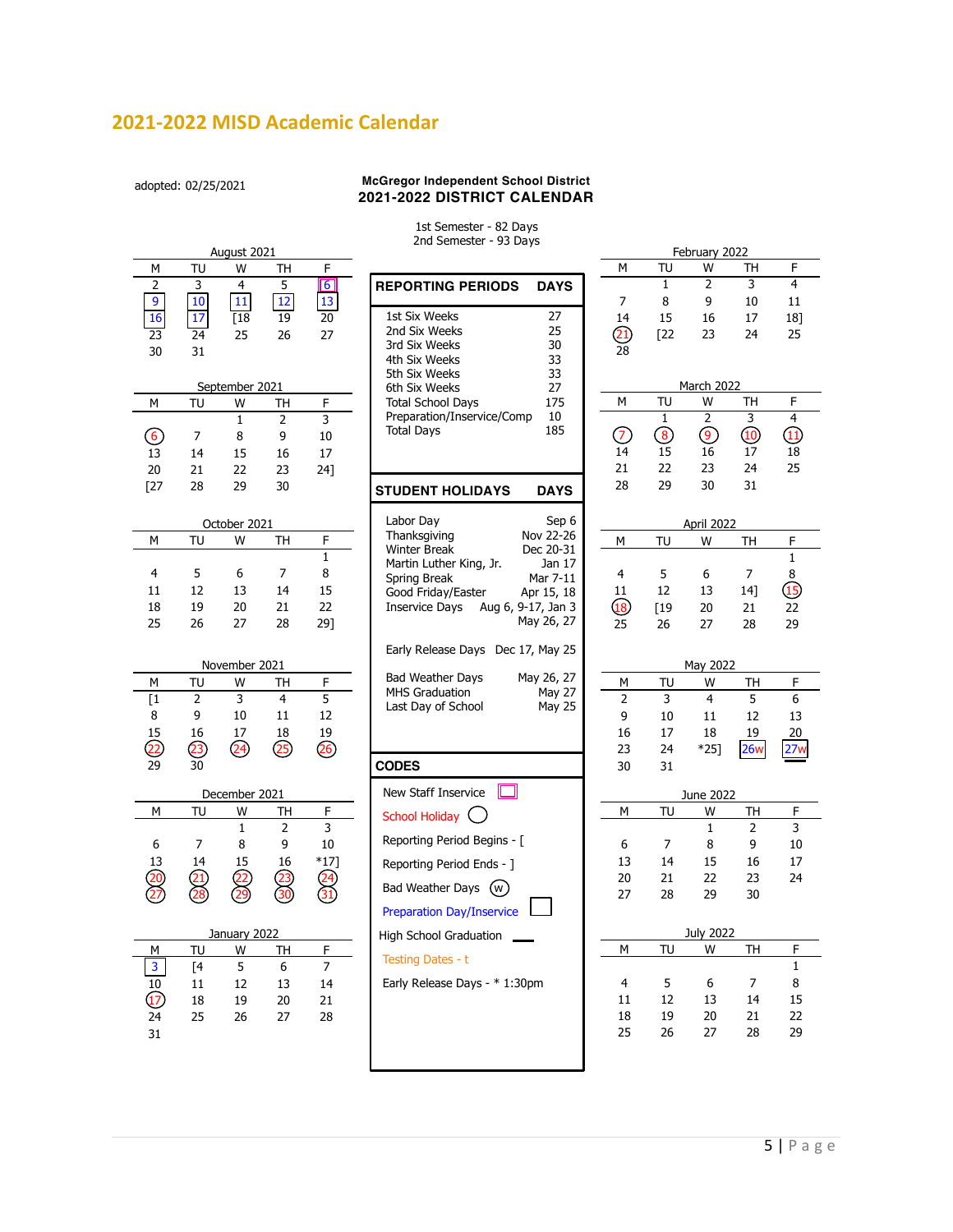# **On-Campus Instruction Plan**

## **Overview**

On Thursday, June 24, 2021, the McGregor ISD Board of Trustees met to make decisions related to the instructional model to be offered in the 2021-2022 school year. Key points that were considered included:

- The lifting of the mask mandate by Gov. Abbott
- The elimination of quarantining requirements by the Texas Education Agency
- The mandate that prohibits teachers from participating in both in-person and remote instruction
- The elimination of funding for remote learners
- The declining number of students participating in remote instruction in MISD
- The wide-spread availability of COVID vaccines
- The overall poor performance of remote learners during the 2020-2021 school year

It was decided that McGregor ISD will open the 2021-2022 school year with in-person/on-campus instruction as the only option for students. The district will continue to develop and revise health and safety protocols for 2021-2022 that are aligned with guidance from federal, state, and local health authorities.

*Please Note: Back to School procedures and protocols are subject to change as updated guidance is provided by the TEA, local/state/federal health officials, or local/state/federal governance.* 

## **First Day of Instruction**

Wednesday, August 18, 2021

## **Campus Schedules / Hours**

- McGregor Primary: 7:50 a.m. 3:30 p.m.
- McGregor Elementary: 7:50 a.m. 3:30 p.m.
- Isbill Junior High:  $8:00$  a.m.  $-3:45$  p.m.
- McGregor High School: 8:00 a.m. 3:50 p.m.

# **Parent / Guardian Role**

Parents and guardians should take an active role in their student's education through partnership with their student's campus in the following ways:

- Participating in school functions and parent / teacher conferences
- Keeping the school informed of any changes in telephone numbers, email, or physical addresses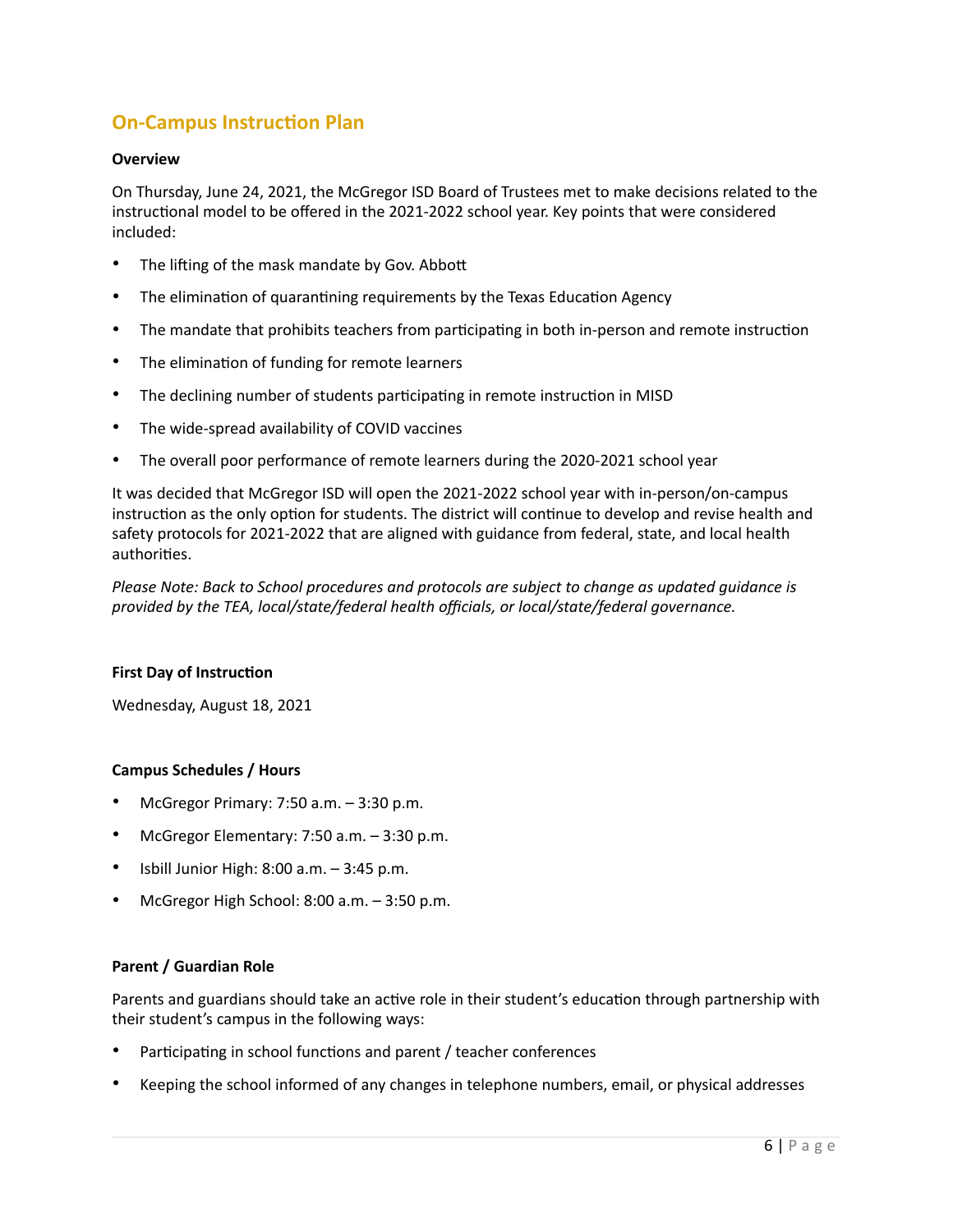- Checking for communication from the school and reviewing their child(ren)'s work
- Spending time each day reading, writing, listening, practicing math skills, or just talking to their child(ren) about his or her school activities
- Encouraging their child(ren) to be respectful of others within the school community by setting a good example
- Ensuring that COVID positive students do not return to school until all readmission criteria are met

## **Campus Visitors / Closed Facilities**

For the 2021-2022 school year, McGregor ISD will remain closed for breakfast and lunch. In addition, MISD campuses will not accept outside deliveries of food for students or staff.

MISD campuses will be closed to outside vendors and solicitors.

Campus access will be granted for activities including parent teacher conferences/meetings and Admission/Review/Dismissal (ARD) meetings.

#### **After Hours Indoor Events**

Indoor events, including fine arts performances and grade level performances, will be scheduled to allow maximum attendance by parents and families.

#### **Athletic Events**

Indoor after hours athletic events will be open to the public and subject to any restrictions enacted by federal, state, or local authorities.

All outdoor athletic events will be open to the public and subject to any restrictions enacted by federal, state, or local authorities

#### **Health and Hygiene**

McGregor ISD is required to comply with the most up-to-date Executive Orders from Governor Abbott concerning the use or wearing of face coverings. As of March 2, 2021, Executive Order GA-38 lifted the statewide mask mandate. Beginning June 5, 2021, the wearing of masks at all MISD campuses and activities was a matter of personal choice.

Currently, challenges to GA-38 are working their way through the court system. Guidance from the CDC states that passengers 2 years of age and older must wear a mask on buses operated by public school systems.

In addition, to protect the health and safety of all students and staff members, MISD will:

- Limit the sharing of school supplies when possible.
- Remove all non-essential items from classrooms to allow for physical distancing.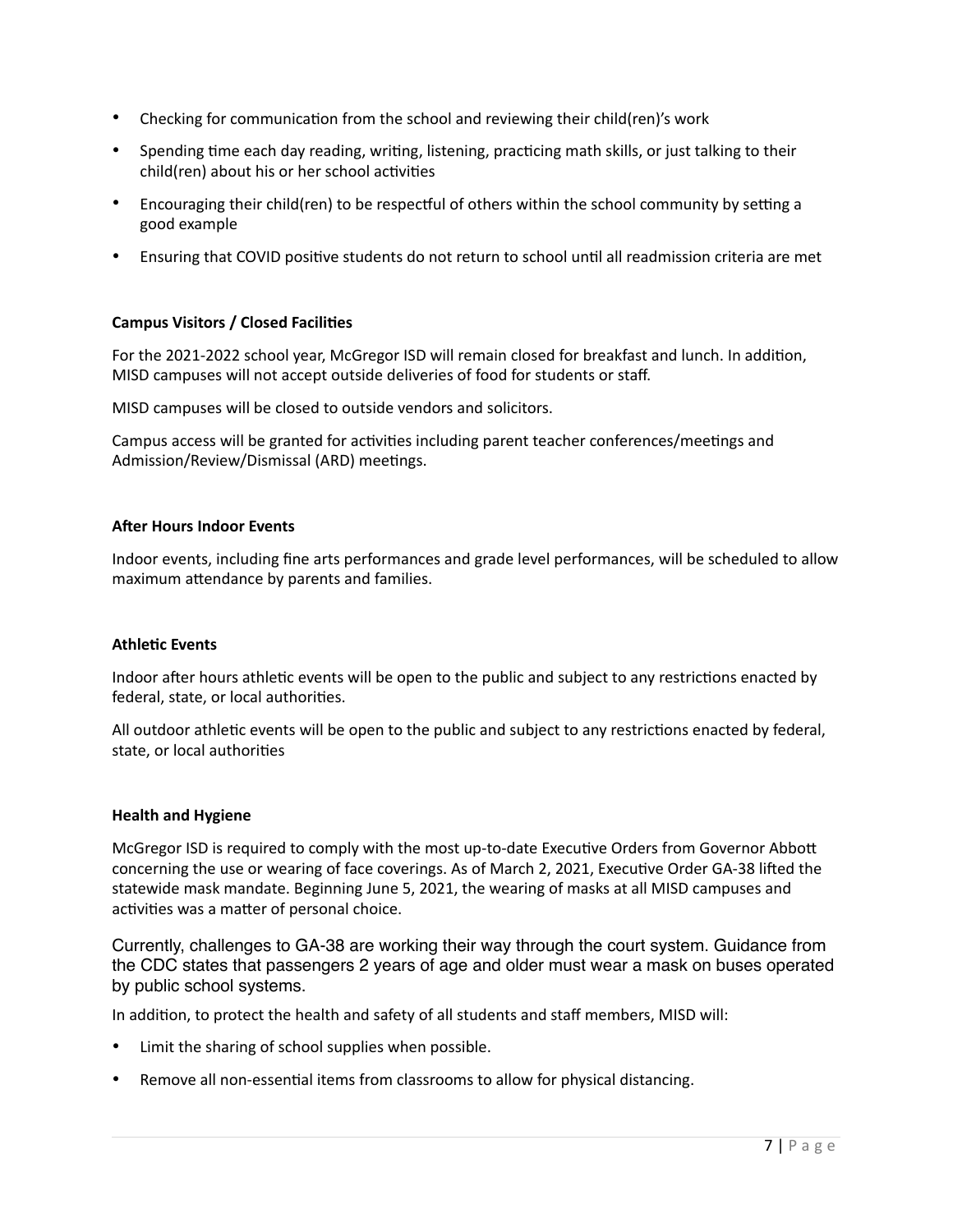- Provide hand sanitizer and opportunities to participate in hand washing activities.
- Maintain existing COVID signage encouraging proper etiquette for coughing and sneezing.
- Continue cleaning protocols established in 2020-2021

MISD has not developed a policy requiring students or staff to be vaccinated for COVID-19.

#### **Cleaning and Disinfecting**

Many lessons were learned during the pandemic. The following pandemic practices will remain in effect:

- All buildings are deep cleaned during the summer months, prior to school opening each year in August. Additional deep cleaning is done during holiday breaks as a general operational procedure.
- All classrooms will be sanitized at the end of each day.
- Staff will have access to disinfectant wipes to sanitize working surfaces and shared objects.
- Contract with a filter replacement service so that HVAC filters are replaced on a regular basis.

#### **COVID Specific Protocols**

MISD is required to:

- Exclude from attendance any student or staff member who is COVID positive or who exhibits COVID symptoms
- Provide class work to excluded students via the appropriate learning management system
- Notify local and state health authorities of all lab-confirmed COVID cases

TEA guidance allows schools to:

- Require household-based close contact students to quarantine during the stay-at-home period if they are in an area with high or rising COVID case rates. This applies to students who are close contacts because an individual who lives in the same household is COVID-19 positive.
- Siblings may stay at school if they can show they have been fully vaccinated (provide copy of vaccination card) or tested positive for COVID in the last 90 days (provide proof of positive test).
- Require unvaccinated staff members identified as close contacts to test periodically if they choose to remain at work.

#### MISD will continue to:

- Support the right of individuals to wear masks or face coverings
- Encourage vaccinations as an effective tool to ensure the safety of students and staff
- Offer COVID rapid testing to individual students and staff members as needed and appropriate
- Notify families of positive cases identified among students and staff
- Provide instruction to excluded students via the appropriate Learning Management System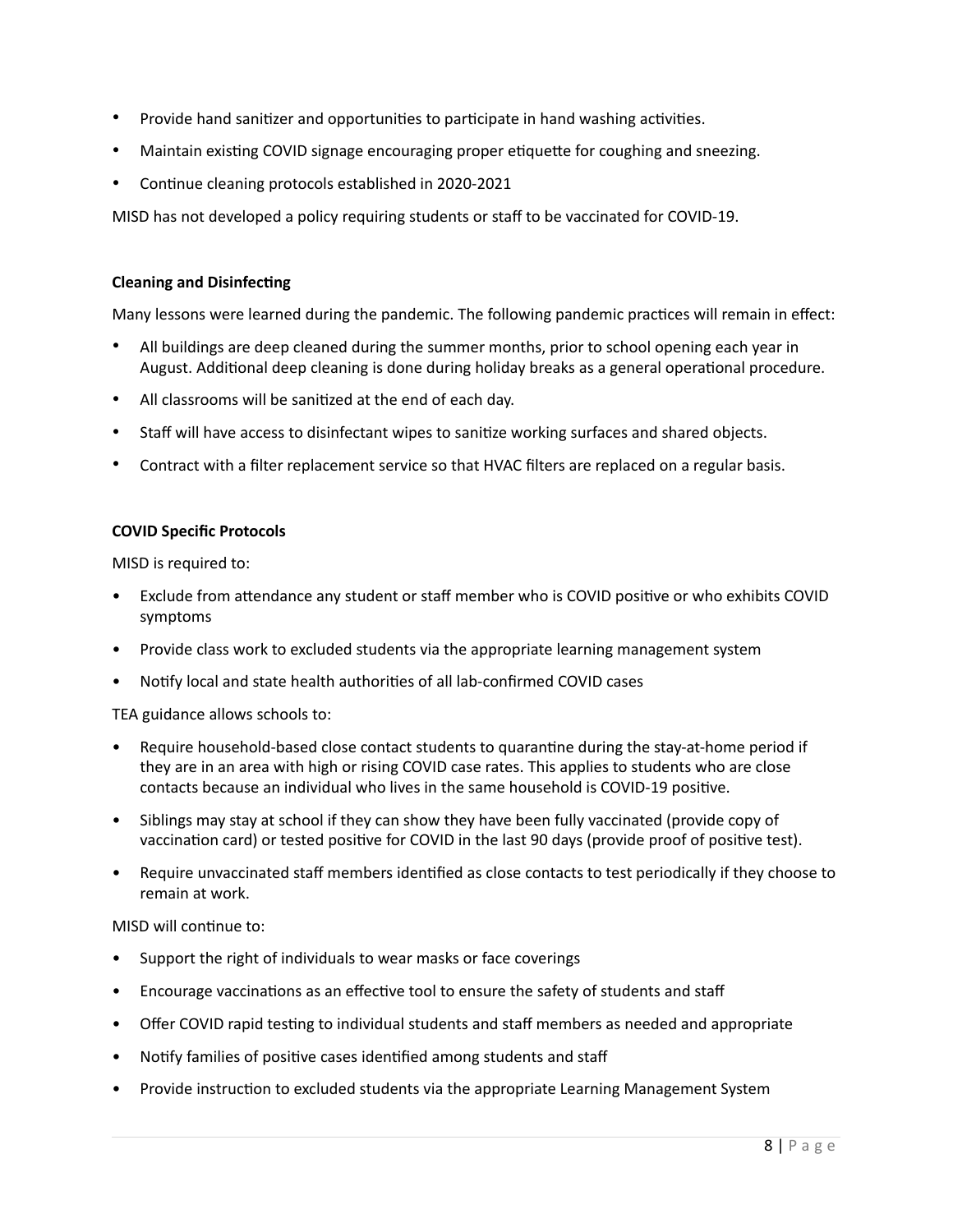• Provide a link to the MISD COVID Dashboard

# MISD will not:

- Require daily attendance checks for excluded students
- Provide daily teacher/student contact for excluded students
- Conduct contact tracing; individuals may make a personal choice to quarantine if they are exposed to COVID
	- Vaccinated individuals are not considered close contacts
	- Individuals who have been COVID positive in the past ninety (90) days are not considered close contacts
- Readmission Criteria for COVID Symptomatic/Positive Students:
- At least 10 days have passed since symptom onset
- Fever free for at least 24 hours without the aid of fever reducing medication
- Symptoms have improved

Readmission Criteria for COVID Asymptomatic/Positive Students:

• At least 10 days have passed since the date of the positive test

Readmission Criteria for Students Identified or Believed to be Close Contacts:

- Stay-at-home period can end on day 10 if no symptoms develop and no COVID testing is performed
- A negative PCR test result after the close contact exposure ends

Readmission Criteria for COVID Symptomatic/Positive Staff Members:

- At least 5 days have passed since symptom onset
- Fever free for at least 24 hours without the aid of fever reducing medication
- Symptoms have improved

Readmission Criteria for COVID Asymptomatic/Positive Staff Members:

At least 5 days have passed since the date of the positive test

Staff Identified or Believed to be Close Contacts in the Following Groups Do Not Need to Stay Home:

- Age 18 or older and have received all recommended vaccine doses, including boosters and additional primary shots for some immunocompromised people
- Was confirmed COVID positive within the last 90 days and has fully recovered

Staff Identified or Believed to be Close Contacts and Not in the Groups Identified Above:

- Remain off campus at least 5 days; if symptoms develop follow the criteria listed above
- If opting to continue to work, rapid testing must be performed periodically for 5 days post-exposure, with testing on the 5th day recommended